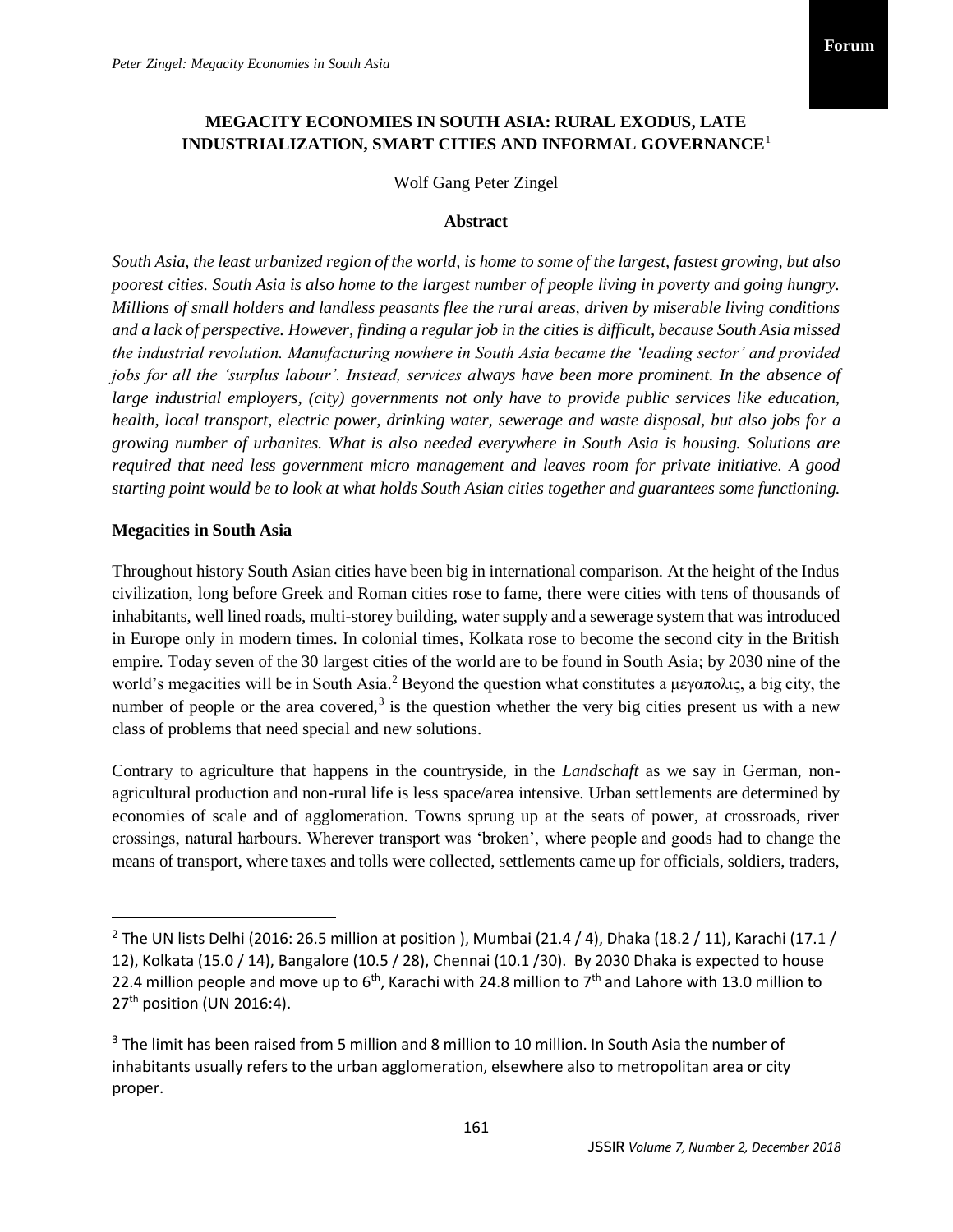hospitality or artisans. Often these places were fortified. The availability of water was essential, even more so in the dry zones.

Early manufacturing depended on muscle power of man and beast, on water and wind and – later – on steam power. In the 19<sup>th</sup> century production was arranged along the transmission lines of a central source of power. This is why early factories were multi-storied, not level/linear arrangements like the 'big boxes' of today. Workers commuted on foot and lived near their places of work. Urban population density was extremely high, living was miserable and health conditions alarming.

The combustion and even more the electric motor allowed a more decentralized arrangement of production. Railways, trams, buses and later motorcycles and cars enabled labour to move further away from production. An old idea, already to be found in the *Arthashastra*, that the individual quarters of a town were assigned different functions (KAUTILYA 1992: 163-167) was later reflected by the planners of Islamabad and Chandigarh (and to some extent of Dhaka). Not self-contained small settlements (as envisaged for the garden-cities), but a mixture of all kinds of systems have become characteristic for bigger towns, not just for megacities. Traffic has become a nightmare even in smaller places.

The benefits of geographical nearness in principle would translate into low transport costs but can come at the price of slow speed. Transport costs, however, are only part of translocation costs or, more general, transaction costs, because of handling charges, fees, taxes, bribes etc. Vested interests of entrenched stakeholders become a disincentive for investors and lead to a rapid loss of attractiveness. This explains the rise and fall of world cities. In any case size not necessarily means importance (BRONGER 2012).

The concept of dis-economies of scale, developed in analogy to the economies of scale, takes care of the effect that costs, like those of information and control or of an overuse of resources (air pollution, water scarcity, traffic congestion), can rise over-proportionally, depending on technology and organization. In short: The optimal size of a city depends on many conditions and changes over time. Bigger is neither necessarily better nor worse.

## **Rural exodus**

Rural exodus, i.e. the mass migration into the cities, has led to a more uneven distribution of population in space. Medieval cities in Europe were surprisingly small, population growth accelerated in the 18<sup>th</sup> century, especially in Great Britain and Ireland. It lead to a rapid urbanization as well as to trans-regional and international migration. What is often overlooked is that history has seen institutional restrictions on population growth and on migration, institutionally, legally and economically.

The combination of restrictions on marriage (age, celibacy, permits) and severe punishment for childbirth out of wedlock in many parts of Europe would be an example of an effective institutional instrument of family planning: in parts of Europe servants and maids needed a permission to marry etc. Until today, catholic priests and monks cannot marry. Agricultural labour was not free to leave the land and needed the consent of their lords. Taking residence in a town needed special permission. Owning property and paying tax were preconditions for the right to vote into the  $20<sup>th</sup>$  century. Only after these restrictions were lifted, 'push and pull' as major forces of migration could fully unfold.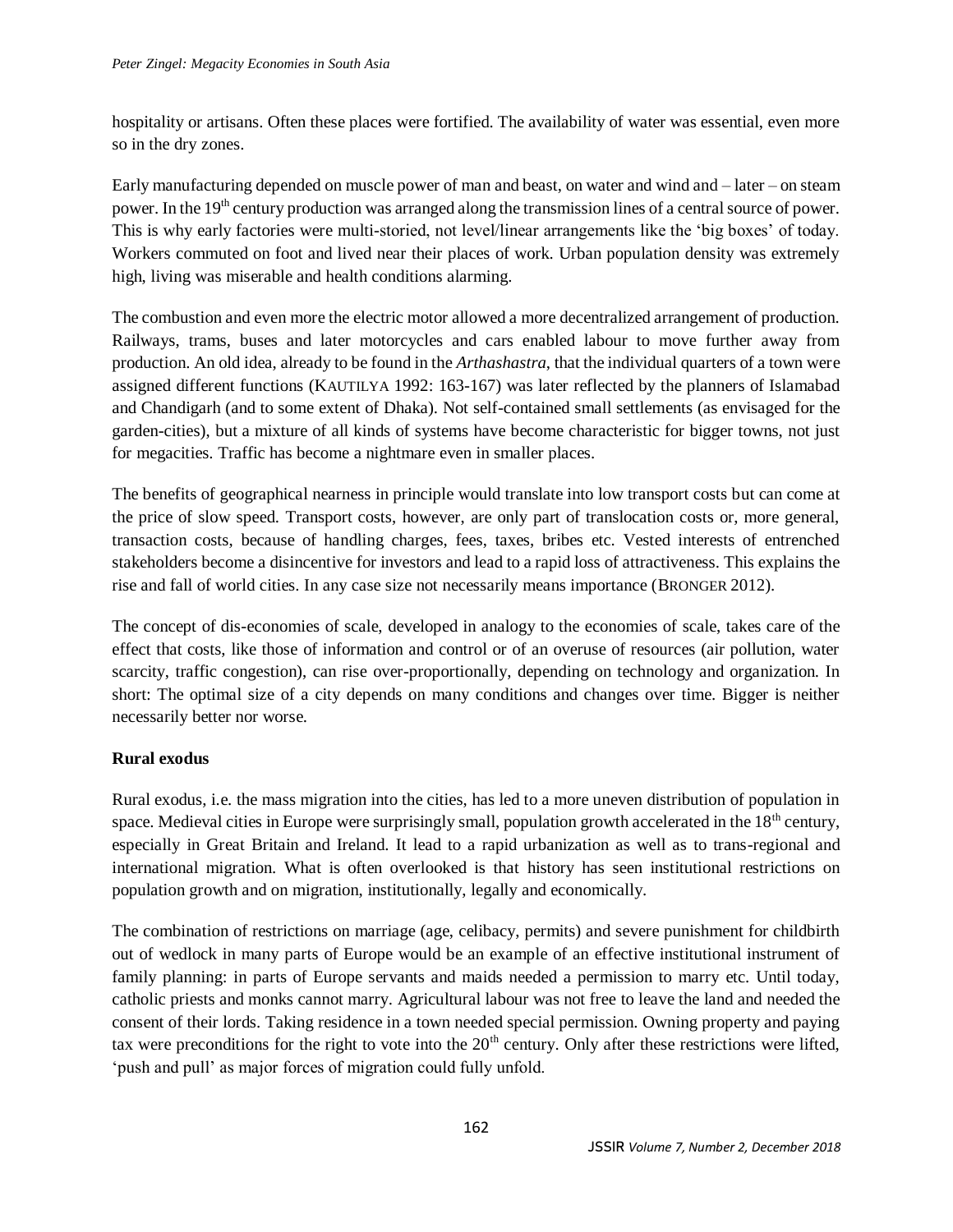Interestingly, in India there seem to have been fewer restrictions on migration, marriage and the number of children, very different, for example, from China, where the *hukou* and the One-Child-Policy have been among the most stringent regulations anywhere.

Local government was limited throughout the colonial period for lack of power and of financial funds. The major attraction for urbanization most probably still is the hope for better prospects in the city as compared to the hopeless future in rural areas.

Nevertheless, the speed of urbanization in South Asia has been slow, e.g. in India (ELLIS & ROBERTS, 2016,  $p$  51); the share of urban in total population rose from about ten per cent at the beginning of the  $20<sup>th</sup>$  century (KUNDU, 2011, p 8) to a third in 2011. The subcontinent is the least urbanized region in the world. At the last count, i.e. the population census of 1998, Pakistan had 515 urban localities and an urban population of just 32.5 per cent (GoP, 2004, p 27). Like Germany (or China and the USA), especially India is polycentric. Even the biggest urban agglomerations house not more than three percent of the total population, as compared to a tenth in Pakistan, Bangladesh, Nepal or Sri Lanka. The share is higher in Afghanistan, where Kabul's population is expected to rise from 4.8 million in 2016 to 8.3 million in 2030, the fastest growth of any major South Asian city (UN, 2016, p 15).

Only Karachi, Delhi, Mumbai or Kolkata are 'national' cities, where you find large numbers of people from all over the country.<sup>4</sup> Most of the next tier cities (some of them megacities themselves) are the dominant centres of their respective provinces (Lahore in Punjab) or states (Chennai in Tamil Nadu, Bangaluru in Karnataka, Hyderabad in Telengana etc.). For the time being, the 'metros' (Karachi, Delhi, Mumbai, Kolkata, Chennai) seem to have reached their limits and second tier cities have been growing faster (UN 2016, pp 15-18)*.* 5

# **Late industrialization**

 $\overline{a}$ 

When Europe and America started to industrialize, the colonial power rather de-industrialized and deurbanized India. India had been one of the most important manufacturers throughout history (MADDISON, 2006). In the true sense of the word, goods were fabricated by hand. Dhaka *muslin* was a world-famous fine cotton cloth, exported to Europe since ancient times. Ironically, the Jacquard card, the forerunner of the computer punching card had its roots in India and enabled the colonial masters to mass produce textiles, export them to India and drive her out of the market. However, it is not so much that industrialization came so late to India, but it came slowly, hindered by colonial regulation and later by state intervention.

For some of the leaders of the Independence movement, industrialization had been almost synonymous with modernity with factories as its cathedrals. But other than in common theory, India always had a

<sup>&</sup>lt;sup>4</sup> That also applies to Dhaka, but otherwise the population shares ethnicity, language and religion (most of them are Sunni Muslims).

<sup>&</sup>lt;sup>5</sup> The three 'Mega Cities', i.e. urban agglomerations with more than ten million inhabitants (2011: Greater Mumbai 18.4 m; Delhi UA 16.3 m; Kolkata 14.1 m) grew between 2001 and 2011 by 12.1%; 26.7% and 6.9%, while total urban population grew by 31.8 % (DAS 2011).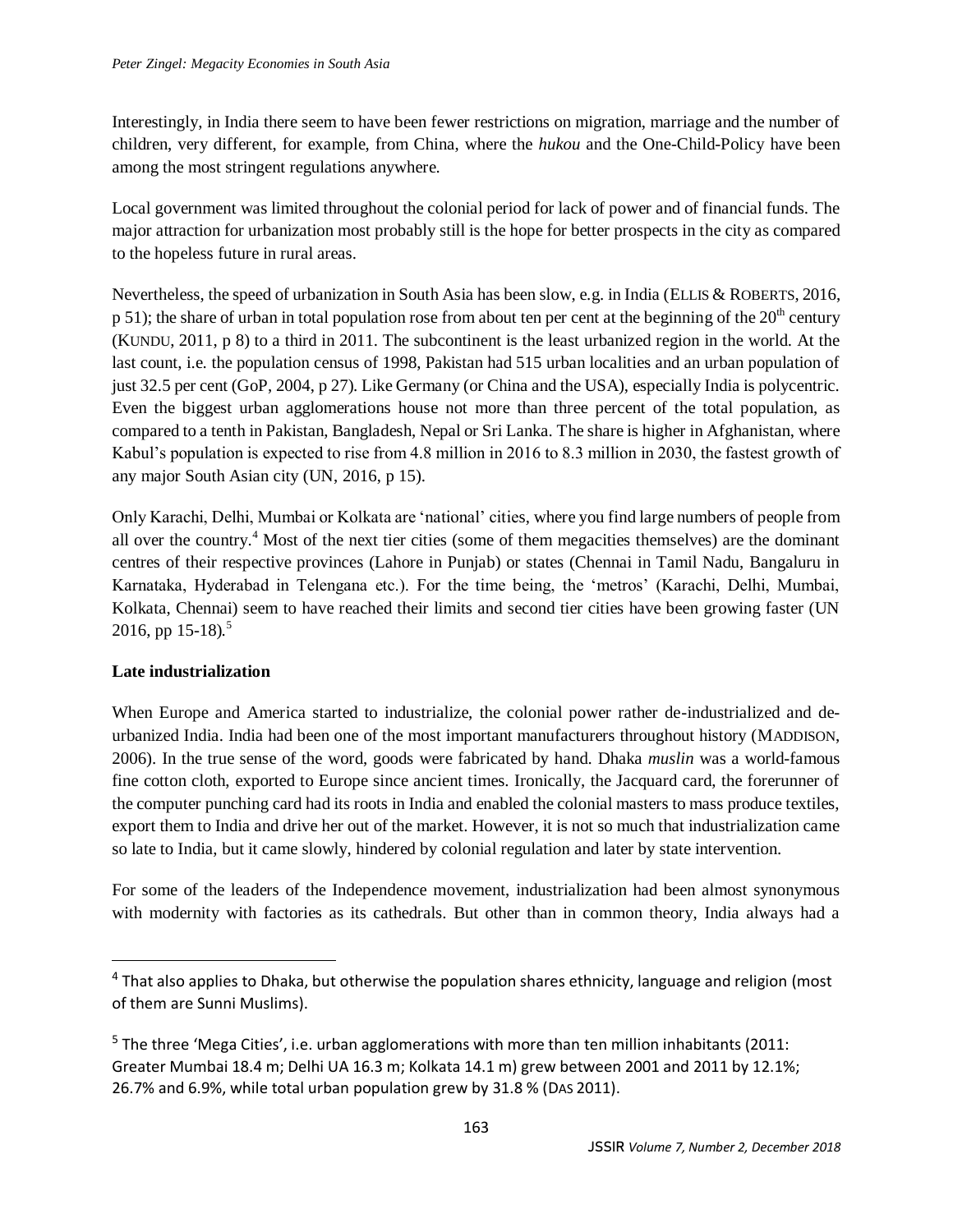surprisingly large non-agricultural sector, dominated by services (ZINGEL, 2015). When the 1950s saw an unprecedented rise in population growth, the unexpected additions to the labour force were not absorbed by the manufacturing sector. India missed the industrial revolution (ToI, 2004) and never managed to attract labour intensive export industries as China, despite the fact that colonial times India had been ahead of China, if we only think of Jamshed Tata building the first steel mill on mainland Asia more than a hundred years ago. Bangladesh and Sri Lanka saw some export led industrialization, but South Asia as a whole has seen a decline of the share of manufactured goods in merchandise exports (ELLIS & ROBERTS 2016, pp 23-24), a trend that Dani Rodrik calls 'Premature Deindustrialization' (RODRIK, 2016). Amrit Amirapu and Arvind Subramanian looked into the argument that 'services might provide a new path forward', but found when comparing India's comparative advantages that 'service subsectors (such a finance, insurance, and real estate [...] share manufacturing's flaws: they are too skill intensive and hence unaligned with India's comparative advantage' (AMIRAPU & SUBRAMANIAN, 2015). Prime Minister Narendra Modi's "Make in India" was a wakeup call to bring forward India's industrial development that has been disappointing in international comparison (LOPEZ-ACEVEDO et al., 2017). Going by World Bank figures, India's manufacturing outputt is just one eighth of that of China, despite the fact that both countries more or less had the same level of development until the 1970s (ZINGEL, 2015, p 2; WDI, 2016). In Pakistan industrialization lost its momentum in the 1960s (AHMED et al., 2015), its manufacturing value added per head of the population is much lower than in India, and even lower than in Bangladesh.<sup>6</sup>

In line with the slow development of industrial production, employment in manufacturing industry developed only slowly. Expectations that rapid industrialization would provide employment and income for a growing population were not met.

## **Smart cities**

 $\overline{\phantom{a}}$ 

The concept of a smart city has been around since the end of last century and led to the Smart Cities Initiative in New York in the year 2000, focussing on passive structural integrity and monitoring; underground utilities mapping and visualization; green building monitoring and management and fluid systems water delivery and waste management (HALL, 2000, p 5). 'The vision of "Smart Cities" is the urban centre of the future, made safe, secure environmentally green, and efficient, because all structures – whether for power, water, transportation, etc. are designed, constructed, and maintained making use of advanced, integrated materials, sensors, electronics, and networks which are interfaced with computerized systems comprised of databases, tracking, and decision-making algorithms.' (HALL, 2000, p 1).

To give Make in India a boost, the Indian government has started the 'smart city' programme. The new programme to turn 100 towns into 'smart cities' cannot be more than a welcome pilot programme. In 2011 there were 7,935 towns and cities in India, 46 with more than one million inhabitants and 468 'class I' cities with more than one *lakh* (100,000) inhabitants (GoI, 2011, p 5). Slightly different, India's 'approach to the Smart Cities Mission as part of 'Make in India', aims at cities that provide core infrastructure and give a decent quality of life to its citizens, a clean and sustainable environment and application of 'smart' Solutions. The focus is on sustainable and inclusive development and the idea is to look at compact areas,

<sup>&</sup>lt;sup>6</sup> In 2015 manufacturing value added in current US\$ was 34.6 bn in Pakistan, 32.7 bn in Bangladesh and 315.4 bn in India (WDI).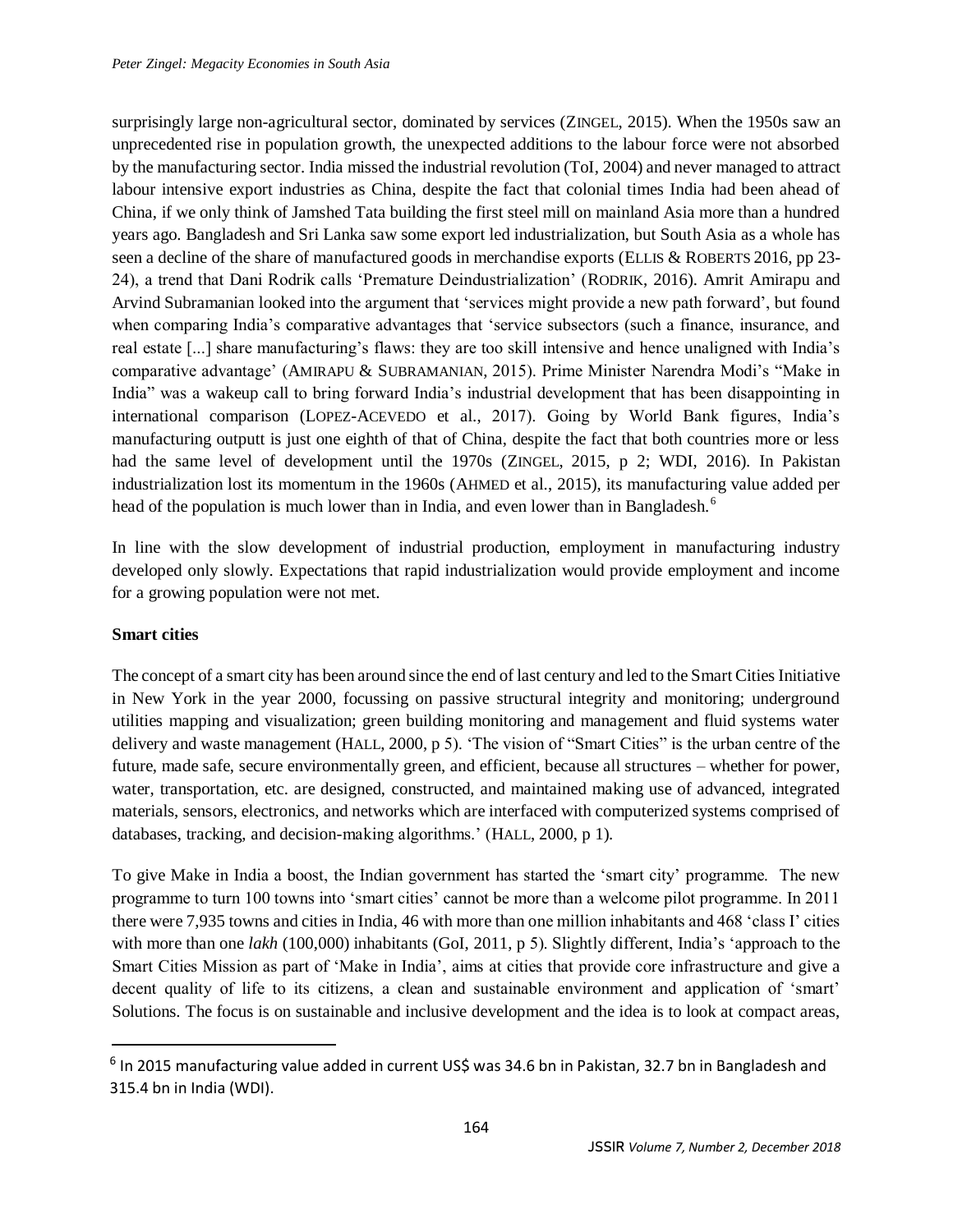create a replicable model which will act like a light house to other aspiring cities. The Smart Cities Mission is meant to set examples that can be replicated both within and outside the Smart City, catalysing the creation of similar Smart Cities in various regions and parts of the country.' (NPI, 2016)

A hundred smart cities are planned to be created all over India. A sum of US\$1.2 bn has been allocated for the first year (DIPP, 2016). Cities have been invited to compete for the funds. The first twenty cities selected are the pilots and test cases for reduplication. It is a bold and timely programme. Partners from all over the world have been invited to join the programme. The CityScape conference, held in New Delhi in September/October 2016 served as a forum to exchange views on urban development (DIWH, 2016).

The Indian government expects the country's urban population to double by 2050. Another 400+ million people or ten million per year have to be accommodated (DIPP, 2016), hundreds of millions need jobs and have to be supplied with infrastructure and public services, in other words housing, employment, health and education, but also safety and security, legal protection and good governance.

## **Informal governance**

 $\overline{a}$ 

Where such services cannot be provided by the state, others have to come in. The question is, who these others could be. First, public services are provided by the various tiers of government and administration, i.e. central, state and local plus state-owned enterprises, para-statals and semi-government organization. There also is a host of charitable, not for profit organizations, especially in health and education. Indian statistics distinguish an 'organized' and an 'unorganized' sector. The distinction refers to the number of workers. If we include agriculture, less than 10 per cent work in the 'organized' sector (SRIJA & SHIRKE 2014, p 40).

Outside India the distinction would rather be between the 'formal' and the 'informal' sector. The term 'informal' found entry into the international discourse first by describing labour relations that lacked a written contract and basic labour rights (ILO, 1972). Later the term was used for those sectors of the economy that were characterized by 'informal' labour relations. In India the term roughly corresponds with the 'unorganized' sector, if we include agriculture.<sup>7</sup> In the context of urbanization we speak of 'informal' living quarters that lack maintenance, are run down, lack proper roofing, plumbing and legal titles, erected without the permission of the land owners, often on public/railway land and described as slums, squatter or 'wild' settlements. There, many, if not most, services are provided by 'informal' agents that provide unlicenced services like water, power, health and education and even policing and security. Dhaka, where we conducted a major survey, is not alone in providing makeshift housing and water that is provided by

 $7$  According to ILO 83.6 per cent of non-agricultural employment are informally employed, more than in any other country surveyed (ILO 2012: table1). – In agriculture employment is almost totally informal (SRIJA and SHIRKE 2014:41-42).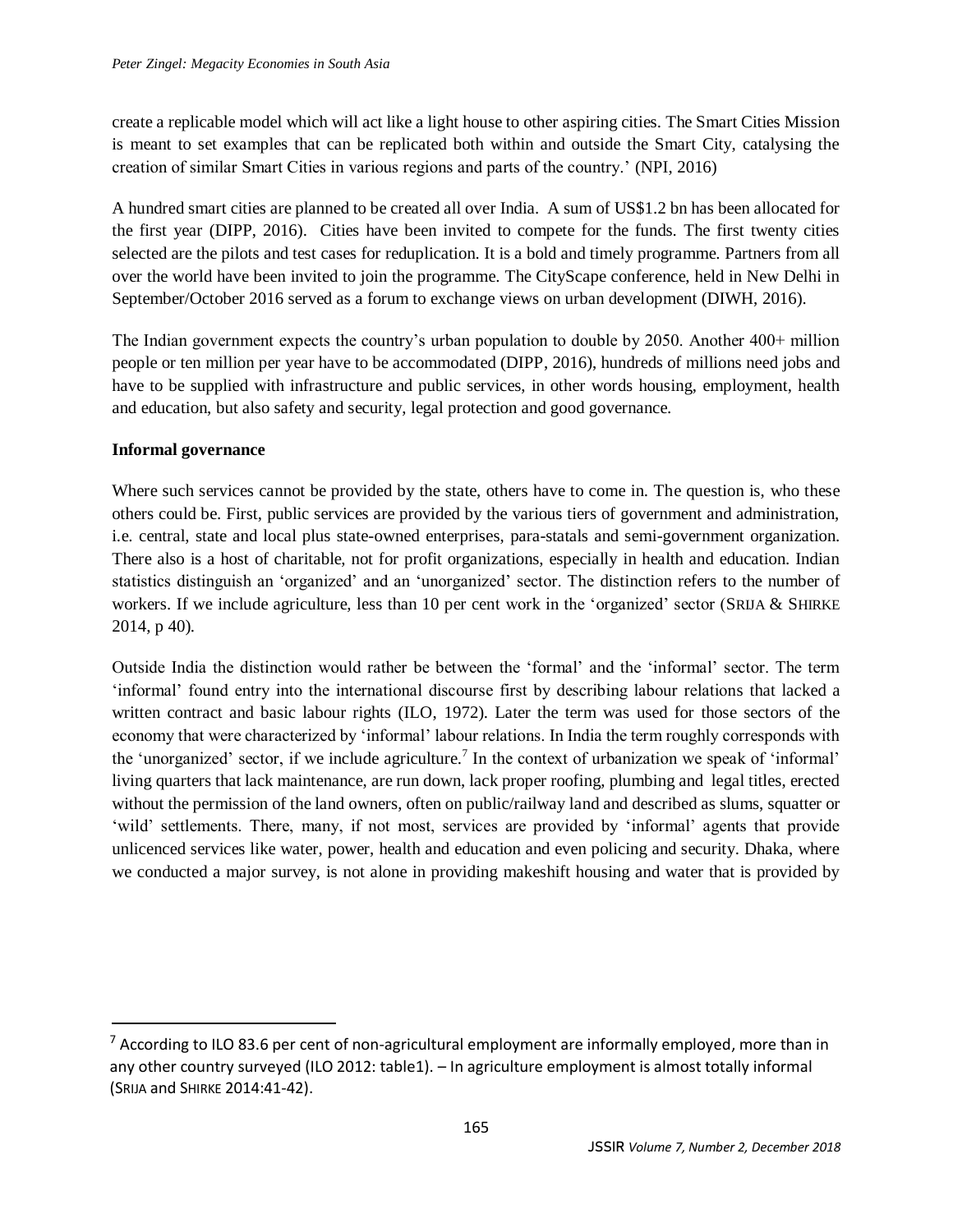private agents who use public sources illegally.<sup>8</sup> Karachi has become notorious for its water 'tanker mafia' (GAYER, 2008, p 35).

It is not a parallel, or separate sector, set apart from the formal sector. Both exist in a symbiotic relationship, which explains why we find informal and formal settlements so often in an immediate neighborhood: To give an example: People, employed by the government or large enterprises in the 'organized' sector employ servants as 'informal' labour, who in turn live in 'informal' settlements, where a slumlord protects them from eviction and a 'private' enterprise supplies them with water and power that was stolen from the official grid. He or she pays a kind tax to be saved from eviction by the joint forces of formal and informal governance.

Such deals might also apply to 'formal' quarters, where a registered housing society has built accommodation on land purchased or leased, with the necessary documentation. Home owners and other societies organized cleaning the streets, look after public parks and play grounds and employ security personnel. In short: Not all services are provided by local bodies or other government agencies. Much is left to private initiate of all sorts. This development goes hand in hand with the appropriation of the public space by private parties. Neighborhoods are being fenced in and become 'gated communities' not just for security reasons: Non-residents find they are no longer allowed to drive through such neighborhoods and park their cars there.

'Nearly 1 billion people who live in squatter settlements are those who came to the city in search of jobs, needed a place to live and, not being able to afford anything on the private market, built on land that was not their own. These informal settlements create a huge hidden economy [...] The builders of informal housing are the largest builders of housing in the world – and they are creating the cities of tomorrow.' (TIWARI, 2008, p 348).

In any case, the informal sector has its own formality, while the formal sector can be very informal. That means that the distinction between public and private, formal and informal, organized and unorganized has its limitations when it comes to describe the reality of urban arrangements. It always is necessary to have a closer look at the various institutional arrangements that all help to provide the necessary public services for a growing urban population.

# **Property rights and natural monopolies**

 $\overline{a}$ 

<sup>&</sup>lt;sup>8</sup> In the Megacities Programme of the German Rearch Foundation we looked at 'informal' arrangements that turned out to have their own formality, based on the cohesion of groups defined by language, religion, caste, *baradari*, tribe, descent or region of origin (ETZOLD et al. 2009).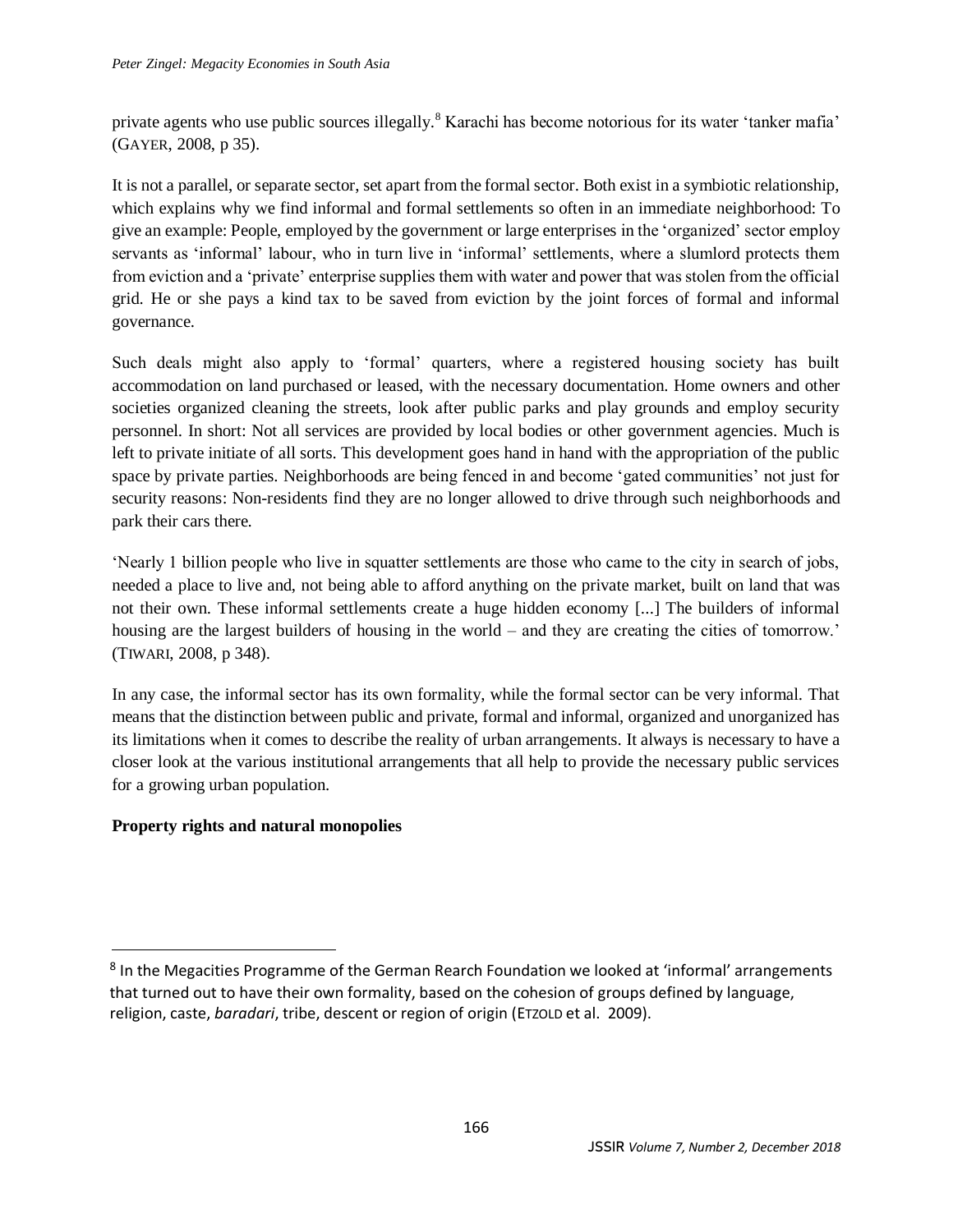$\overline{\phantom{a}}$ 

Economically, there are two aspects that are responsible for the difficulties in providing urban public services: Property rights and natural monopolies.<sup>9</sup>

The lack of clearly defined, secure, accepted and uncontested rights to land is a major hindrance for urban development. Unfortunately, the property rights discussion often is narrowed down to individual ownership. The 'Tragedy of the Commons' (HARDIN, 1968), i.e. the danger of overusing natural resources, not necessarily is avoided by dividing up common property and 'privatization'. What is needed are arrangements that define who is entitled to what, where and when. The world over there are functioning housing societies that share ownership and obligations. But it needs rules and institutions to guarantee such rules and effective systems of checks and balances in case of violation of such rules.

Natural monopolies exist where high fix costs and comparatively low variable cost result from high initial (lumpy) investment, as is the case for railway lines, canals, power plants and distribution networks. Competition, one of the corner stones of markets and capitalism, cannot work, if there is only one supplier, if we think only of water pipes and electricity grids. Natural monopolies are defined by technology: Telephone lines were a perfect example for a natural monopoly, mobile phones are not. The danger of an abuse of monopolies, also applies to natural monopolies.

Whereas a private monopolist will limit supply and raise the price until he has realized his maximum profit (Cournot equilibrium), public monopolists, i.e. politicians and administrators when setting the price of public services, are tempted to lower it in order to bribe the electorate. This might be popular, but services suffer. Load shedding and power cuts are all too common signs of such inefficiencies.<sup>10</sup>

A 'public utility' (public or private) as the provider of a public good can realize the monopolists's profit (smaller quantities, higher prices), offer a cost-plus (some predefined margin) price, provide the product on a no profit/no loss basis, set the price at a below-average costs, or at a below variable costs level. In the latter case, a subsidy is needed to make good for the loss, or the service (for lack of funds) suffers. Regulation is needed to guarantee a fair price and a reliable service.

<sup>&</sup>lt;sup>9</sup> 'The superiority of reward is not here the consequence of competition, but of its absence: not a compensation for disadvantages inherent in the employment, but an extra advantage; a kind of monopoly price, the effect not of a legal, but of what has been termed a natural monopoly...' (MILL 1848, II.14.13).

 $10$  As long as the price is set higher than average costs and lower than customers are willing to pay, the provider of a service (e.g. water, power) makes a profit that he can use for an expansion of a service or otherwise. If the price is set where average costs equal the price people are willing to pay, we have a no profit – no loss situation. If the price is further lowered, costs of repair and maintenance are no longer covered. If the price is set lower than variable costs (e.g. fuel for power generation), losses rise as production is increased. To avoid bankruptcy, the provider limits his output and, thus, losses. Supply has to be rationed (load shedding). As people are ready to pay more than the official price, the monopolist's rent becomes subject of corruption, services deteriorate further. For further reading on 'natural monopoly' see any good introduction into economics.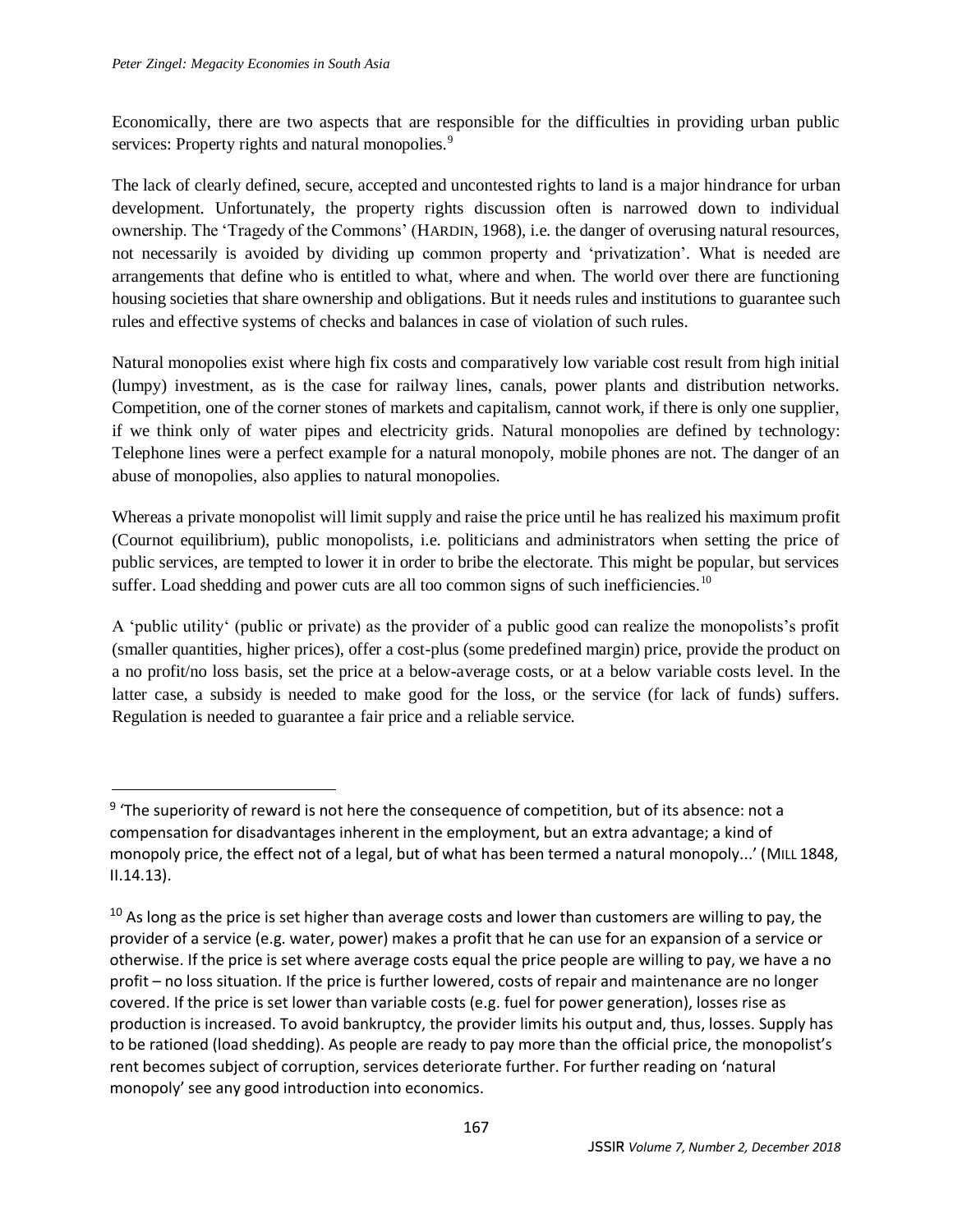### **Governance: Who is the state in megacities?**

There is a multitude of state and para-statal (semi-goverment) bodies active in urban government, plus substantial informal and/or illegal agencies (NGOs, cooperative/housing societies, mafia), exerting considerable informal governance, with overlapping and competing competences and areas of jurisdiction. Bigger cities enjoy more central government attention, but have not necessarily more freedom of selfgovernment. Not only that there are so many cities and towns, they are to be developed by a 'soft state' (MYRDAL, 1970, pp 208-252) that is better at planning than at implementing.

### **Conclusion**

Here it is, where smart solutions can help: Computerized metering and billing has been a great success everywhere. It shows, where public utilities lose money. The success of mobile phones would not have been possible without users having an instant cost control and providers can be sure that services are being (pre-)paid. In international comparison, we can see that new technologies find ready acceptance, where traditional services are ineffective and unattractive. Kenya has become a world leader in electronic banking by mobile phone. Mobile phone numbers have started to replace mailing addresses, transactions become recorded and guarantee transparency.

It would not be too farfetched to expect that smart solutions benefit especially people being employed by and living in the 'informal' sector.

What is more, smart solutions not only benefit the 'organized' or 'formal' sector. It is rather the opposite: Electronic information and communication has been benefiting especially the lower middle class and the residents of 'informal' housing.

## **References**:

- A. SHRIJA and V. SHIRKE. (2014). An analysis of the informal labour market in India. In: Economy Matters. Mumbai: CII. pp. 40-46. http://www.ies.gov.in/pdfs/CII%20EM-october-2014.pdf (25.9.2016)
- Allianz. (2015). Top 20 megacities by population. A countdown of the 20 largest cities on the planet, according to the 2015 edition of Dermographia's World Urban Areas index. München: Allianz. 2015. https://www.allianz.com/en/about\_us/open-knowledge/topics/demography/articles/150316 top-20-megacities-by-population.html/#!m4432cf0e-cb70-4ff1-bc0e-5e5c2797e856 (25.9.2016)
- Amitabh KUNDU. (2016). Trends and processes of urbanization in India. London: IIED / New York: UNFPA. 2011. http://pubs.iied.org/pdfs/10597IIED.pdf (24.9.2016)
- Amrit AMIRAPU and Arvind SUBRAMANIAN. (2015). Manufacturing or services? An Indian illustration of a development dilemma. Working Paper 409. washington, D.C.: Center for Global Development. http://www.cgdev.org/publication/manufacturing-or-services-indian-illustration-developmentdilemma-working-paper-409 (24.9.2016)
- Angus MADDISON. (2006). The world economy. Volume 1: A millenial perspective. Volume 2: Historical statistics. Paris: OECD.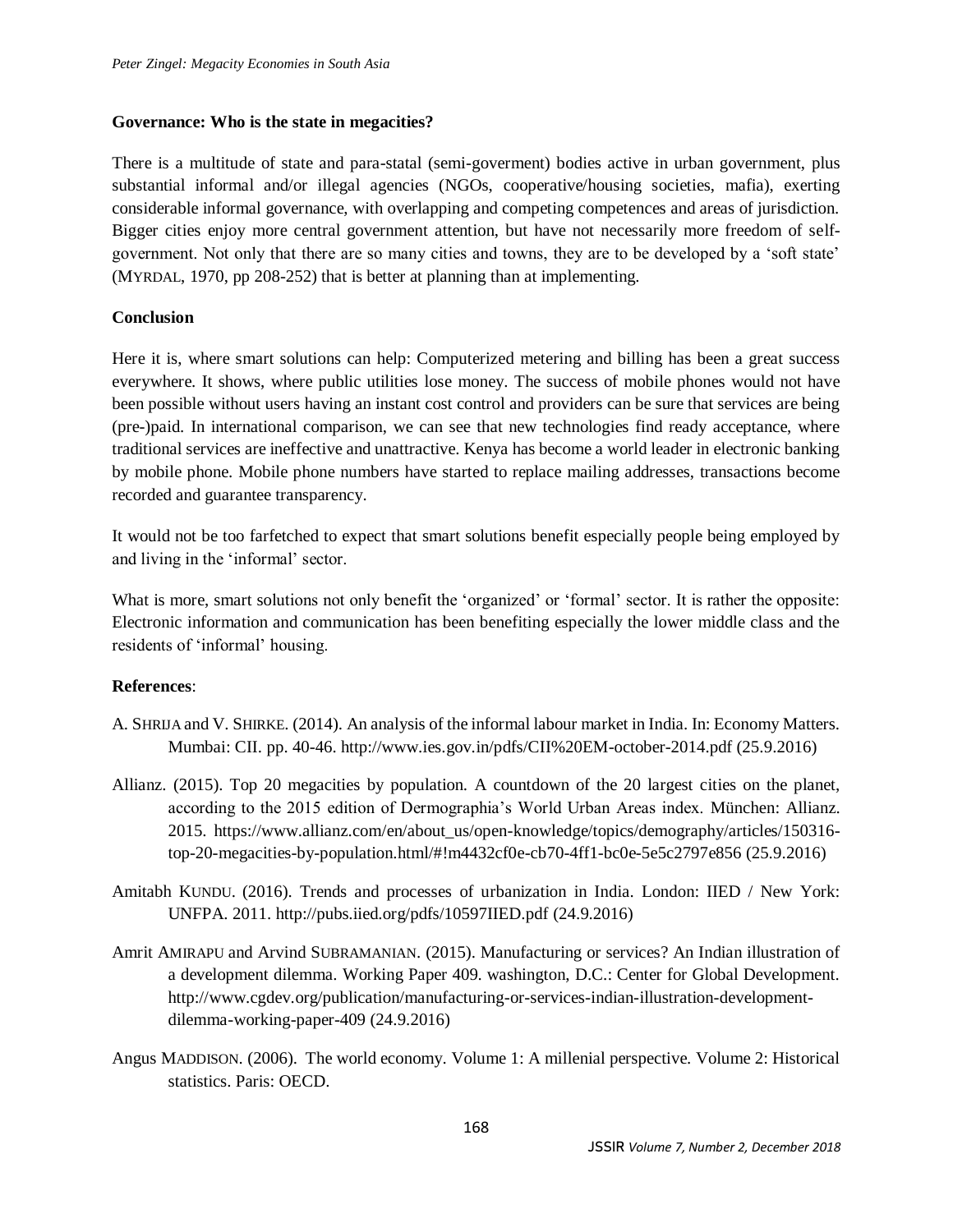- Benjamin ETZOLD, Markus KECK, Hans-Georg BOHLE, Wolfgang-Peter ZINGEL. (2016). Informality as agency - Negotiating food security in Dhaka. In: Die Erde 40(2009)1. https://www.researchgate.net/publication/228758868 Informality as Agency-Negotiating Food Security in Dhaka
- Dani RODRIK. (2015). Premature deindustrialization. Economic working papers. Paper number 107. Princeton: IAS School of Social Science. https://www.sss.ias.edu/files/papers/econpaper107.pdf (25.9.2016)
- DIPP. (2016). Department of Industrial Policy and Promotion, Government of India, Ministry of commerce and Industry. http://www.makeinindia.com/article/-/v/internet-of-things (14.9.2061)
- Dirk BRONGER, Lutz TRETTIN. (2012). Megastädte Global Cities HEUTE: Das Zeitalter Asiens? Münster: LI.
- DIWH. (2016). DWIH Conference: CityScapes. New Delhi: German House for research and Innovation. http://www.dwih.in/CityScapes (15.6.2017)
- Garrett HARDIN. (1968). The tragedy of the commons. Science, 162, 1243-1248.
- Geetam TIWARI. (2008). Cities as organic systems. In: Ricky Burdett and Deyan Sudjic (eds.): The endless city. Berlin: Phaidon. pp. 348-351.
- Gladys LOPEZ-ACEVEDO, Dennis MEDVEDEV, Vincent PALMADE. (2017). South Asia'sturn: policies to boost competitiveness and create the next powerhouse. Washington: World Bank
- GoI. (2011). Provisional population tables. Urban agglomerations and cities. New Delhi: Government of India. 2011. 2011. http://censusindia.gov.in/2011-provresults/paper2/data\_files/India2/1.%20Data%20Highlight.pdf (15.6.2017)
- GoP, (2004). Pakistan 2004. Statistical pocket book. Islamabad: Statistics Division, Government of Pakistan.
- Gunnar Myrdal. (1970). The challenge of world poverty. A world anti-poverty program in outline. New York: Pantheon.
- Hamna AHMED, Naved HAMID, Mabreen MAHMUD. (2015). Exports: lessons from the past and the way forward. In: Rashid Amjad, Shahid Javed Burki (eds.): Pakistan. Moving the economy forward. Delhi: Cambridge UP. pp.135-170.
- ILO. (1972). Employment, incomes and equality: a strategy for increasing productive employment in Kenya. Report of an inter-agency team financed by the United Nations Development Programme and organised by the International Labour Office. Geneva: International Labour Office. 1972.
- ILO. (2012). Statistical update on employment in the informal sector. [Geneva:] IL= Department of Statistics. 2012, http://laborsta.ilo.org/applv8/data/INFORMAL\_ECONOMY/2012-06- Statistical%20update%20-%20v2.pdf (25.9.2016)